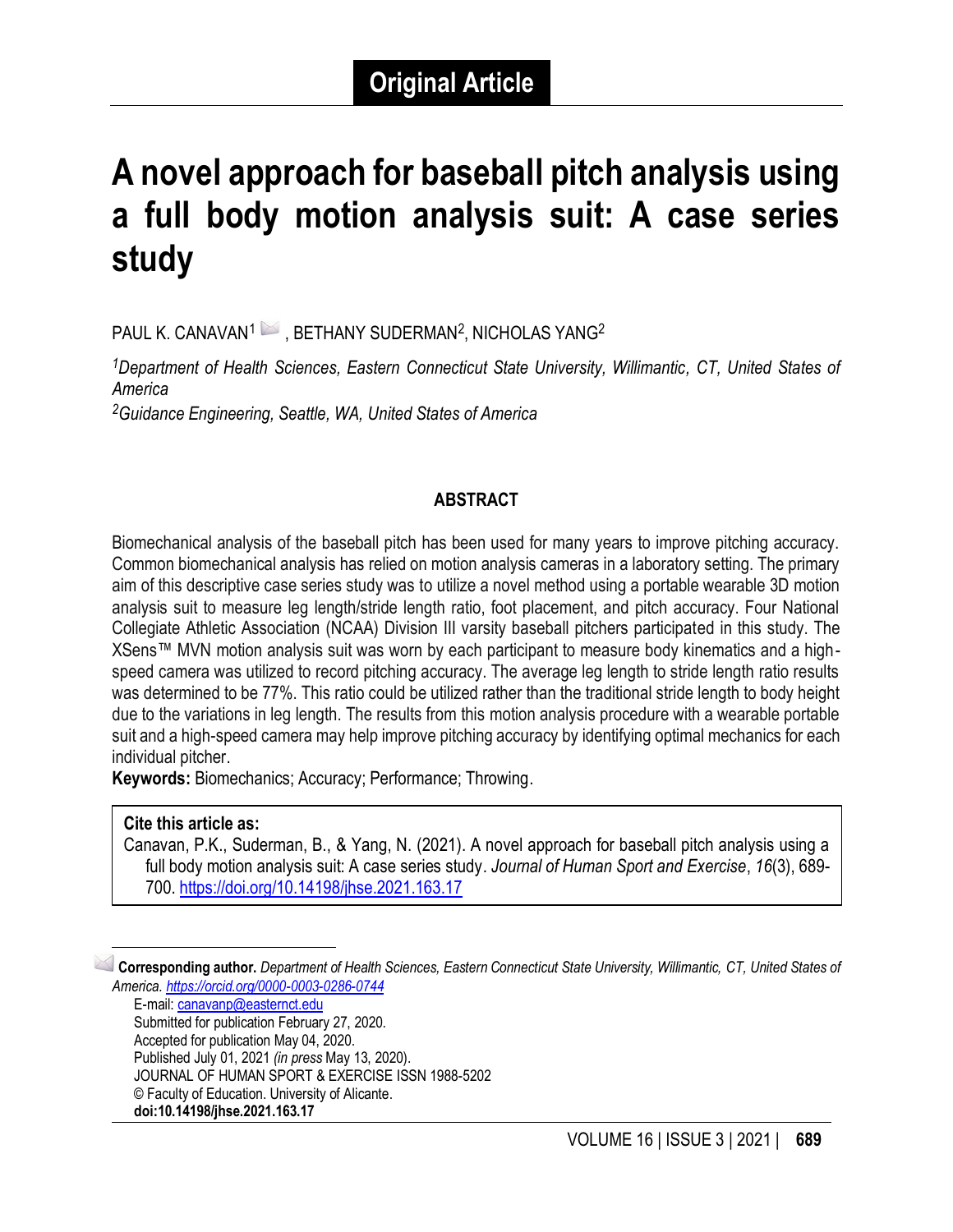# **INTRODUCTION**

The baseball pitching motion is a complex full body skill involving both linear and angular action and involves movement patterns that are learned over time. The angular motion is accomplished by turning the hips and shoulders, enabling the pitcher to "*wind-up*" the back and shoulder muscles to greatly increase the arc through which his throwing arm travels. The "*stride*" is the forward step, initiating the linear action, which develops an integrated gradual increase of each body part, pulling the arm through its arc as the shoulders and hip unwind (Reiff et al.,1971). The amount and placement of the front foot during the pitcher' stride that a pitcher has is very important. Stride length has been measured by the distance between the front of the pitching rubber and the stride foot ankle joint centre at the time of front foot/stride foot landing. Therefore, the normalized stride length is how far the front foot lands in front of the rubber (Tocci et al., 2017).

Pitchers stride length has long been related to body height only. Many pitching coaches utilize this ratio to provide coaching cues. However, individual pitchers of the same body height may have differences in leg length which would affect their stride length. Identification of the various factors such as leg length, optimal stride length, foot position and centre of gravity positions related to accuracy could be used to improve a pitcher's performance. How players move their joint segments in a coordinated manner throughout the throwing action to achieve compensation among release parameters is not clear (Button et al., 2003).

Dynamic stability during the push off to landing phase is crucial for pitching performance. An analysis of individual pitchers to determine the dynamic stability, related to foot placement and centre of gravity displacement in all the x, y, z directions is needed. The body's centre of gravity movement/position during the pitching phase can affect the position of the lead foot position and pitching accuracy. An understanding of the biomechanics of an individual's pitching is valuable in the prevention, treatment and rehabilitation of injuries as well as sport performance (Flesig et al., 1995).

To become a skilled pitcher, one must be able to adapt and coordinate their body movements during the entire throwing procedure, especially during the acceleration and cocking phase of the pitch prior to ball release. Optimal baseball pitching mechanics are unique for each individual athlete in part based upon their anthropometrics. Thus, caution is needed when emphasizing video analysis of one person's mechanics and providing feedback based upon an "*optimal*" standardized pitching technique. An optimal technique for one pitcher may not be optimal for another person (Escamilla et al., 2002).

Over the past 10 years there have been several research studies that have utilized sensors involving gyroscopes, accelerometer, and/or magnetometers that have been worn on the upper extremity to identify torque and other upper extremity parameters related to baseball pitching (Camp et al., 2017); (Koda et al., 2010); (Makhni et al. 2018); (McGinnis et al. 2012); (Murray et al., 2017). Camera-less motion analysis using a wearable body suit that uses motion tracking with inertial motion sensors has been used in the past to provide an athlete to perform prescribed rehabilitation exercises correctly (Fitzgerald et al.,.2007). The Xsens™ wearable suit has also been successfully in analysing activities of daily living (Konrath et al., 2019). There is a recent trend that is supporting the use of wearable motion analysis suits for sport performance evaluation (Camomilla et al,. 2018).

There has been a plethora of research articles related to pitching mechanics but there is a dearth of literature related to the biomechanics and pitching accuracy. To date there are no known research papers that have analysed the baseball pitch using a wearable full body suit for motion analysis. The primary aims of this descriptive case series study was to successfully utilize a high technology wearable motion analysis suit and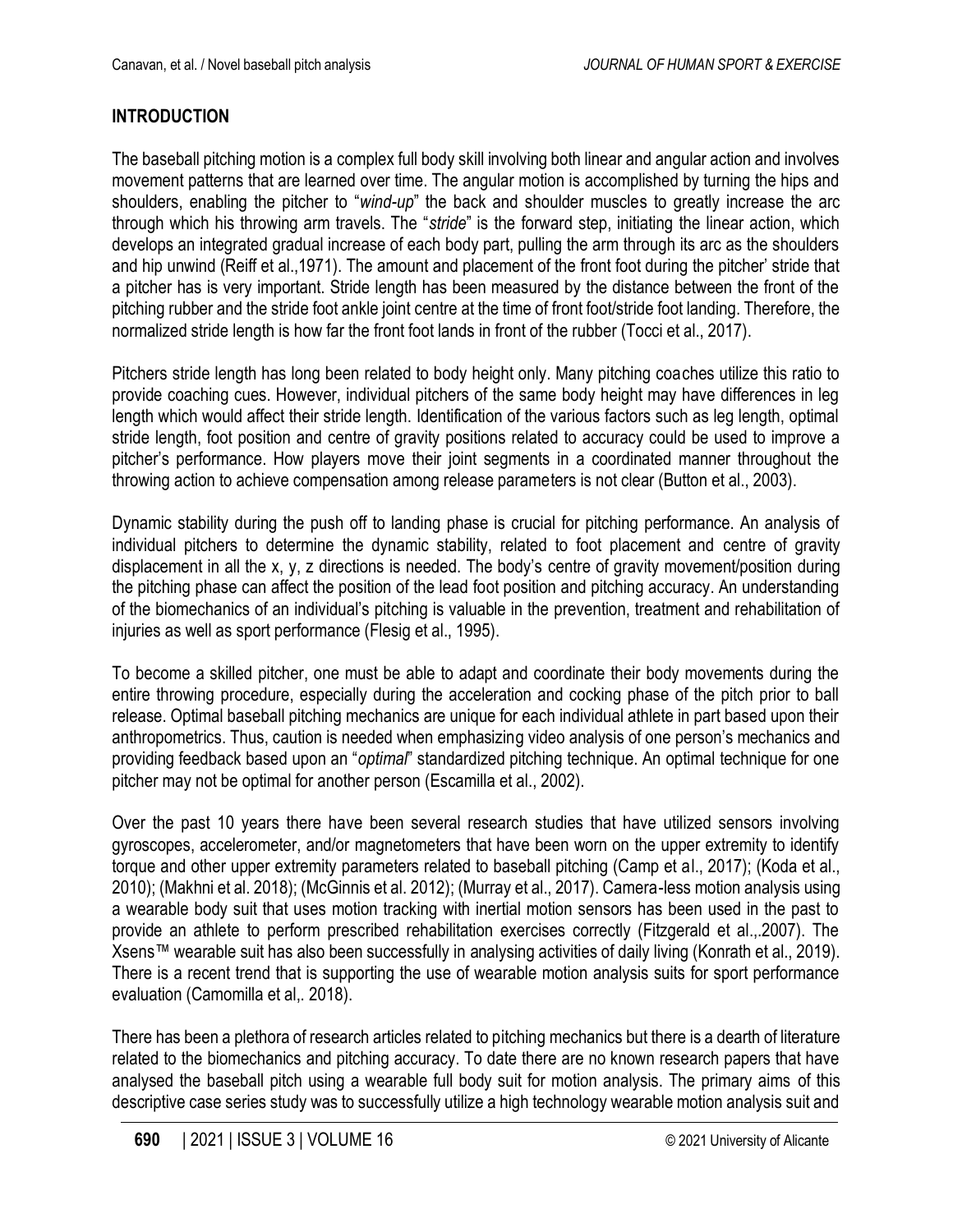analyse leg length and stride length ratio, foot placement, and pitch accuracy.

#### **METHODS**

#### *Participants*

Four male varsity baseball pitchers (Ages 18-22 yrs.; Ht; 1.91-1.96 m; Wt:85.27-96.16 kg) all right hand dominant, from a NCAA Division III varsity baseball team were the participants. The participants were free from injury or reported pain and were able to throw from a mound without problems or symptoms. The experimental procedures were reviewed and approved by the University's Institutional Review Board and all the participants were provided with an informational session. The volunteer participants were recruited following an informational session provided to the baseball pitchers. All the participants signed a written informed consent form.

## *Measures*

The measures that were utilized were pitch accuracy in cm, stride length in meters, centre of gravity displacement and front landing foot medial and lateral deviation in cm. Standardized length measurements were utilized for the pitching trials for the mound, target and position of home plate.

## *Procedures*

The length of the pitching rubber to the back of home plate were ensured to be placed 18.44 m from each other. The participant threw from an indoor wooden pitching mound 25.54 cm in height with a gradual slope of 0.0254 cm per foot from a point 30.50 cm in front of the pitching rubber. All dimensions were based upon NCAA regulations (Paronto & Woodward, 2014).

The pitching target was placed behind Homeplate and measured 1.52 meters in height by x 1.40 meters in width (Muhl Tech Pitching Target, MulTech, Wharton, TX), see Figure 1. A strike zone target area was designated on the canvas backstop to simulate the strike zone for a batter. A level and tape measures were utilized to ensure proper placement of the pitching target. A plumb line and a level, and tape measures were utilized to measure and ensure proper measurements and to ensure level the strike zone, home plate and the pitching mound. The strike zone target area was subdivided into four equal quadrants of the strike zone. The quadrants were designated as Left Upper Quadrant (LUQ), Left Lower Quadrant (LLQ), Right Upper Quadrant (RUQ), and Right Lower Quadrant (RLQ). The pitching target area was 40.64 cm tall by 55.88 cm wide and each isolated quadrant area was 20.32 cm tall by 27.94 cm wide. A 7.6 cm diameter circular white target was placed in the centre of each quadrant, LUQ, LLQ, RUQ, RLQ.

The target consisted of a standard baseball L-screen with a target on the back to represent the strike zone over home plate for a right-handed batter (1.75 m). During the trials, only one of the quadrants was visible to the subject. The goal of the participants was to hit the centre of the target in each quadrant. The Designated Hitter™ - Pro Model dummy (The TAC Companies, LLC, National Harbor, MD) was used to provide a more realistic pitching environment. The dummy stood 1.75 m tall and was positioned as a right-handed hitter.

Each participant was instructed to throw as hard and accurate fastballs as they felt comfortable with the emphasis on accuracy from the stretch position of which the start position on the pitching rubber was consistent for every participant with every throw, middle of the pitching rubber. The participants reported that they threw 80-90% of maximal pitching speed. A standardized and recently calibrated Stalker Sport 2 Radar (Applied Concepts, Inc./Stalker Radar, Richardson, Texas) was used to assess baseball speed. The participant then threw 10 throws with the goal to hit the target in the centre of the RUQ, followed by 10 throws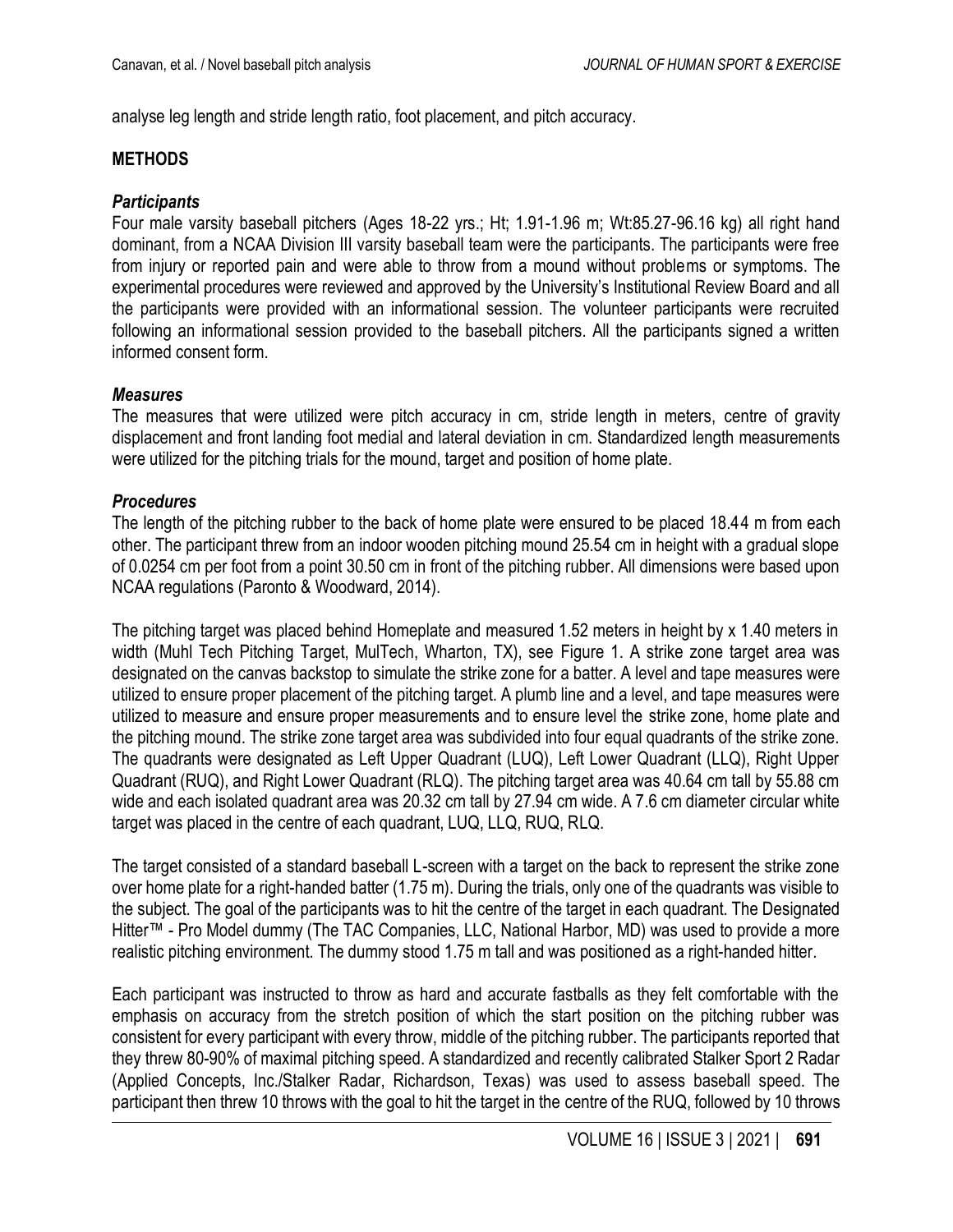to the other three quadrants. A high-speed camera (240 Hz) was utilized to assess pitching accuracy.



Figure 1. Example images of pitching accuracy measurements. Figure 1a (Left) Example of a strike while throwing at the lower Left Quadrant (LLQ). Figure 1b (Right) Example of a ball while throwing at the Right Upper Quadrant (RUQ). The baseball is outlined in for emphasis.

Each participant wore a Xsens suit that was sized appropriate to their body height. Each participant's anthropometric measurements for upper limb and torso length were measured with the standardized XSens measurement devices. Measurements were taken of the body height, shoe length, arm span, ankle height, hip height, hip width, knee height, shoulder width, shoulder height, and shoe sole height. Leg length was measured by the direct clinic method which uses a measurement between the anterior superior iliac spine and the tip of the lateral malleolus. This method has been shown to have been the most accurate of the five clinical methods to measure leg length (Woerman et al. 1984).

The motion tracking sensors within the suit allowed for the sensors to remain in the correct position throughout the participation in the study. The body motions of each subject were measured using an instrumented body suit (MVN Biomech Body Suit, Xsens Technologies, Enschede, Netherlands) containing 17 inertial measurement units. Subjects were then given a period to become accustomed to the Xsens suit, see Figure 2 and Figure 3. Prior to event recording, a complete and successful calibration phase was performed, following the Xsens calibration procedure. The data from each sensor were recorded at 120 Hz and processed using the Xsens MVN Studio-Pro software package. The Xsens sensors are translated to body segment kinematics using a biomechanical model which assume the subject's body includes body segments lined by joints. The Xsens system calculates the position, velocity, acceleration, orientation, angular velocity, and angular acceleration of each body segment. The biomechanical model consists of 23 segments, see Figure 2.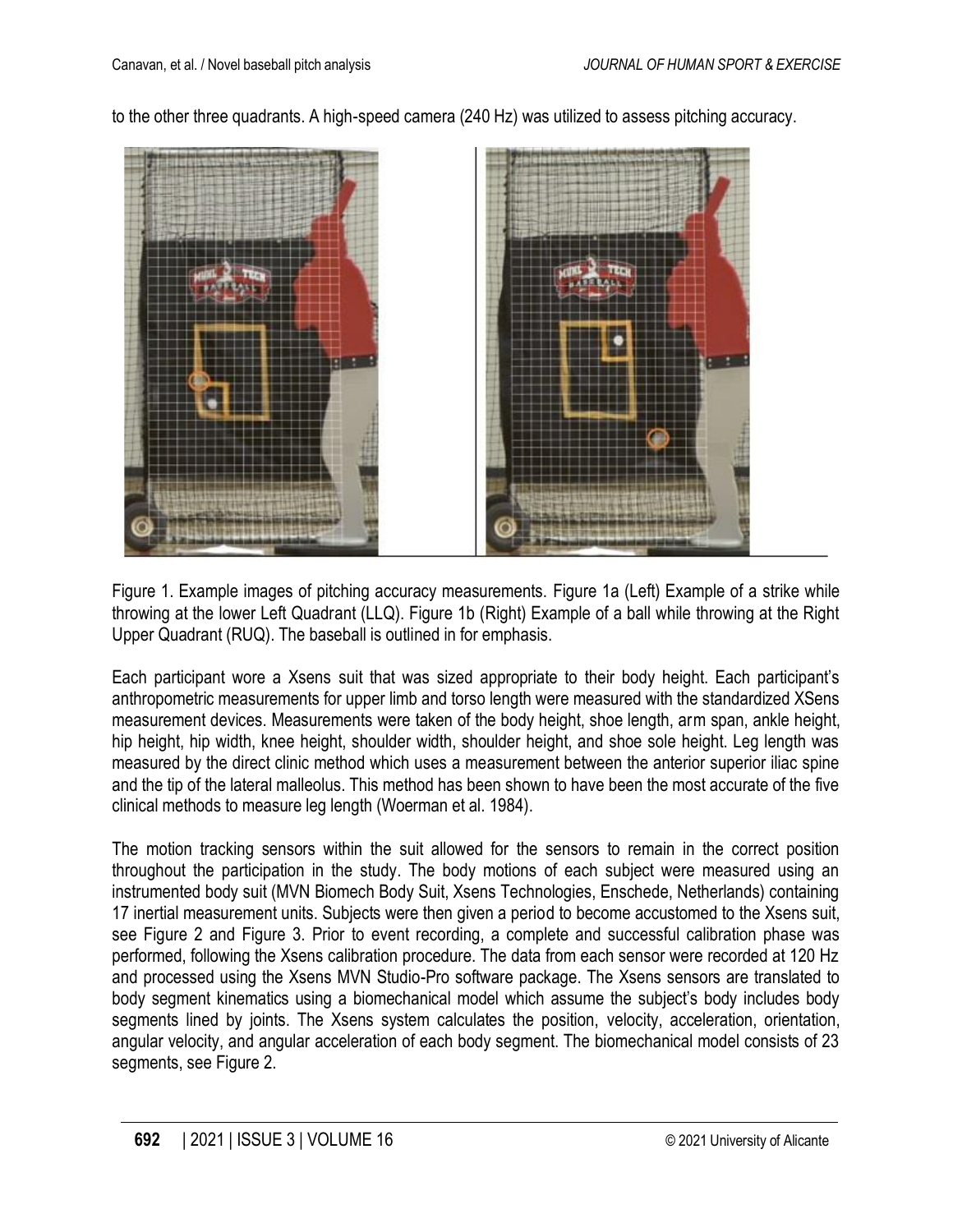

Figure 2. Participant wearing Motion Suit.



Figure 2. Xsens software visualization of the pitch from the stretch position to follow through.

For each test trial, the subject was instructed to throw consecutive target at one of the quadrants until 10 pitches struck the screen. For each test trial, real-time video was recorded at 29.97 frames per second at a resolution of 1920 x 1080 (Canon, EOS 7, Japan) and high-speed video was recorded at 240 frames per second at a resolution of 1920 x 1080 (Sony, NEX SF700, Japan). Pitching measured from the border of the quadrant by analysing the L-screen target to determine where each pitch struck the L-screen. Photogrammetry was used to place a 5.08 cm by 5.08 cm) grid over the L-screen to determine the location of each pitch.

# *Analysis*

A descriptive analysis was performed due to the analysis being a case series and the need to analyse each individual pitcher separately as each baseball pitcher has his own unique optimal pitching profile in part due to anthropometric measurement differences for example leg length. See Table 1.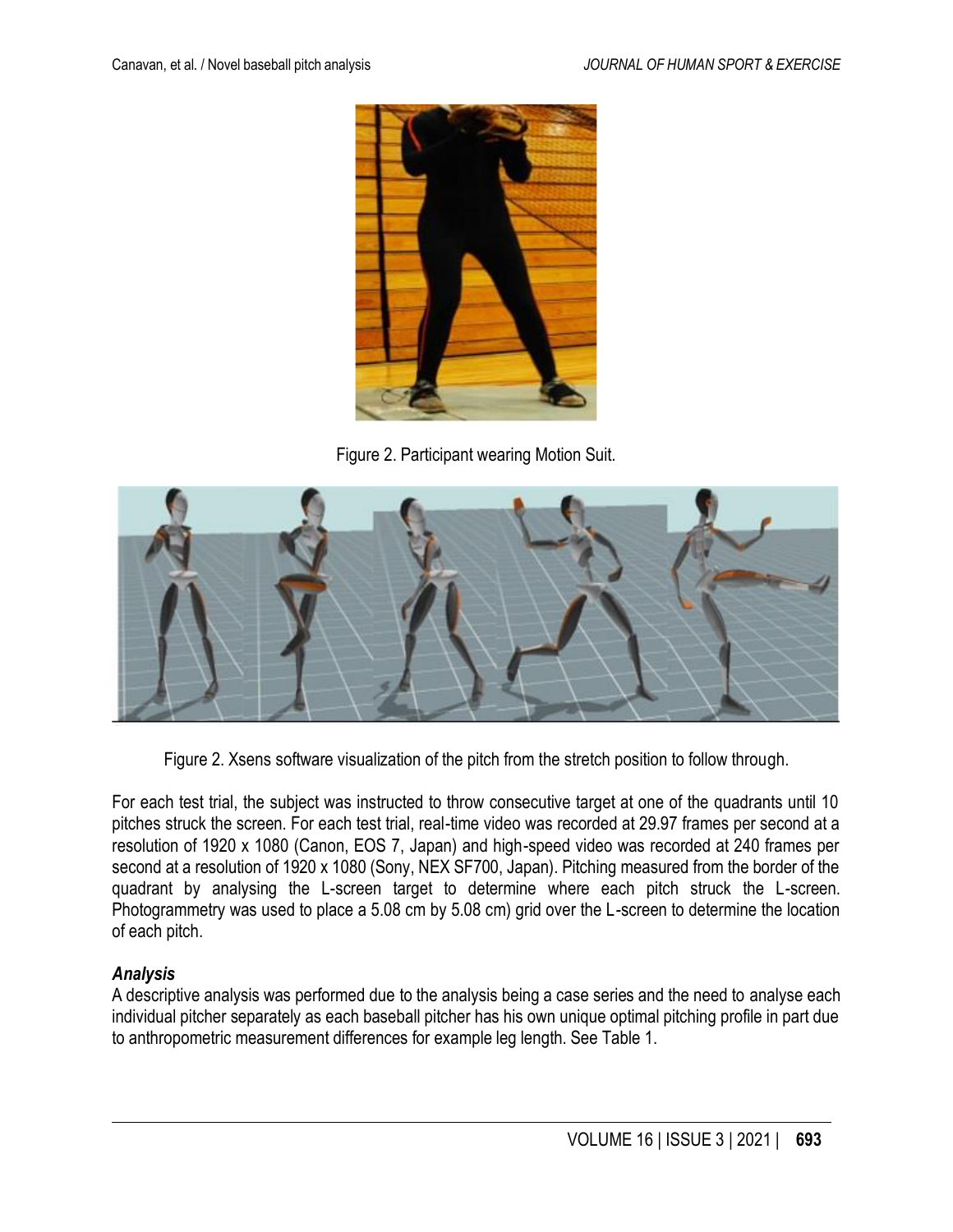| <b>Characteristics</b> | <b>Participant #1 S2</b> | Participant #2 (S3) | Participant #3 S4 | Participant #4 S5 |
|------------------------|--------------------------|---------------------|-------------------|-------------------|
| Height (m)             | 1.91                     | 1.91                | 1.93              | 1.96              |
| Lower Limb Length      |                          |                     |                   |                   |
| (m) (ASIS to lat       | 0.97                     | 0.98                | 1.00              | 1.08              |
| malleolli)             |                          |                     |                   |                   |
| Mass (kg)              | 85.27                    | 91.17               | 88.90             | 96.16             |

Table 1. Participant Demographics/Anthropometrics (Ht; Mass, Leg Length).

# **RESULTS**

Participant #2 had the best accuracy average in Left Lower Quadrant with an average error accuracy of 22.86 cm for all 10 throws (range 5.08 cm-58.42 cm) and the worst accuracy in Right Upper Quadrant with an average error of 45.72 cm (range 0-86.36 cm). Participant #3 had the best average accuracy of all 10 throws in Right Lower Quadrant with an average error accuracy of 17.78 cm (range 0-35.56 cm ) and the worst accuracy over all 10 throws in Right Upper Quadrant with an average error of 25.40 cm (range 5.08-60.96 cm).Subject #4 had the best average accuracy10 throws in Left Lower Quadrant with an average error accuracy of 20.32 cm (range 0-55.88 cm) and the worst average error accuracy for 10 throws at 30.48 cm in Right Upper Quadrant (range 15.24-55.88 cm ) see Table 2 and Table 3.

Table 2. Average Stride Length for all 40 pitches (front/centre of pitching rubber to lead front leg (ankle joint centre) @ foot plant vs Body Height and Leg Length vs Body Height.

| <b>Characteristic</b>               | <b>Participant #1</b> | <b>Participant #2</b> | <b>Participant #3</b> | Participant #4 |
|-------------------------------------|-----------------------|-----------------------|-----------------------|----------------|
| Stride Length (m)                   | 1.30 <sub>m</sub>     | 1.24 m                | 1.31 m                | 1.34 m         |
| Stride Length vs<br>Body Height (%) | 70%                   | 65%                   | 67%                   | 68%            |
| Leg Length vs<br>Body Height (%)    | 51%                   | 51%                   | 52%                   | 55%            |
| Leg Length vs<br>Stride Length (%)  | 74%                   | 79%                   | 76%                   | 80%            |

Table 3. Lead Foot Plant placement relative to midline (positive value toward third base) with Best 3 pitches for Ball Accuracy (Resultant distance from centre of target (cm) for Quadrant.

| <b>Characteristic</b>                     | Participant #1 S2        | Participant #2 (S3)      | Participant #3 (S4)     | Participant #4 S5    |
|-------------------------------------------|--------------------------|--------------------------|-------------------------|----------------------|
| Accuracy 1 (cm)                           | RUQ 0.0 cm hit           | LUQ 0.0 cm hit           | 0.0 cm LUQ              | 0.0 cm RUQ           |
| Resultant                                 | target                   | target                   |                         |                      |
| Left Foot Placement<br>vs Midline         | 10 cm closed             | 11 cm closed             | 19 cm closed            | 23 cm closed         |
| Ball Velocity 1(mph)<br>and km/hour       | (32.63 m/sec)            | $(31.74 \text{ m/sec})$  | $(33.08 \text{ m/sec})$ | (36.21m/sec)         |
| Accuracy 2                                | RLQ 0.0 cm hit<br>target | LUQ 0.0 cm hit<br>target | 0.0 cm LUQ              | 0.0 cm RUQ           |
| Left foot (Front)<br>placement vs midline | 7.7 cm closed            | 11 cm closed             | 19 cm closed            | 23 cm closed         |
| <b>Ball Velocity 2</b>                    | (31.74 m/sec)            | (32.19m/sec)             | (33.08 m/sec)           | (35.32 m/sec)        |
| Accuracy 3                                | RLQ 5.08 cm              | $0.0 \text{ cm}$ RLQ     | 0.0 cm RLQ              | $0.0 \text{ cm}$ RLQ |
| <b>Front Foot Placement</b><br>vs Midline | 7.7 cm closed            | 11 cm closed             | 19 cm closed            | 23 cm closed         |
| <b>Ball Velocity 3</b>                    | (32.19 m/sec)            | (31.74 m/sec)            | (32.19m/sec)            | (35.76 m/sec)        |
|                                           |                          |                          |                         |                      |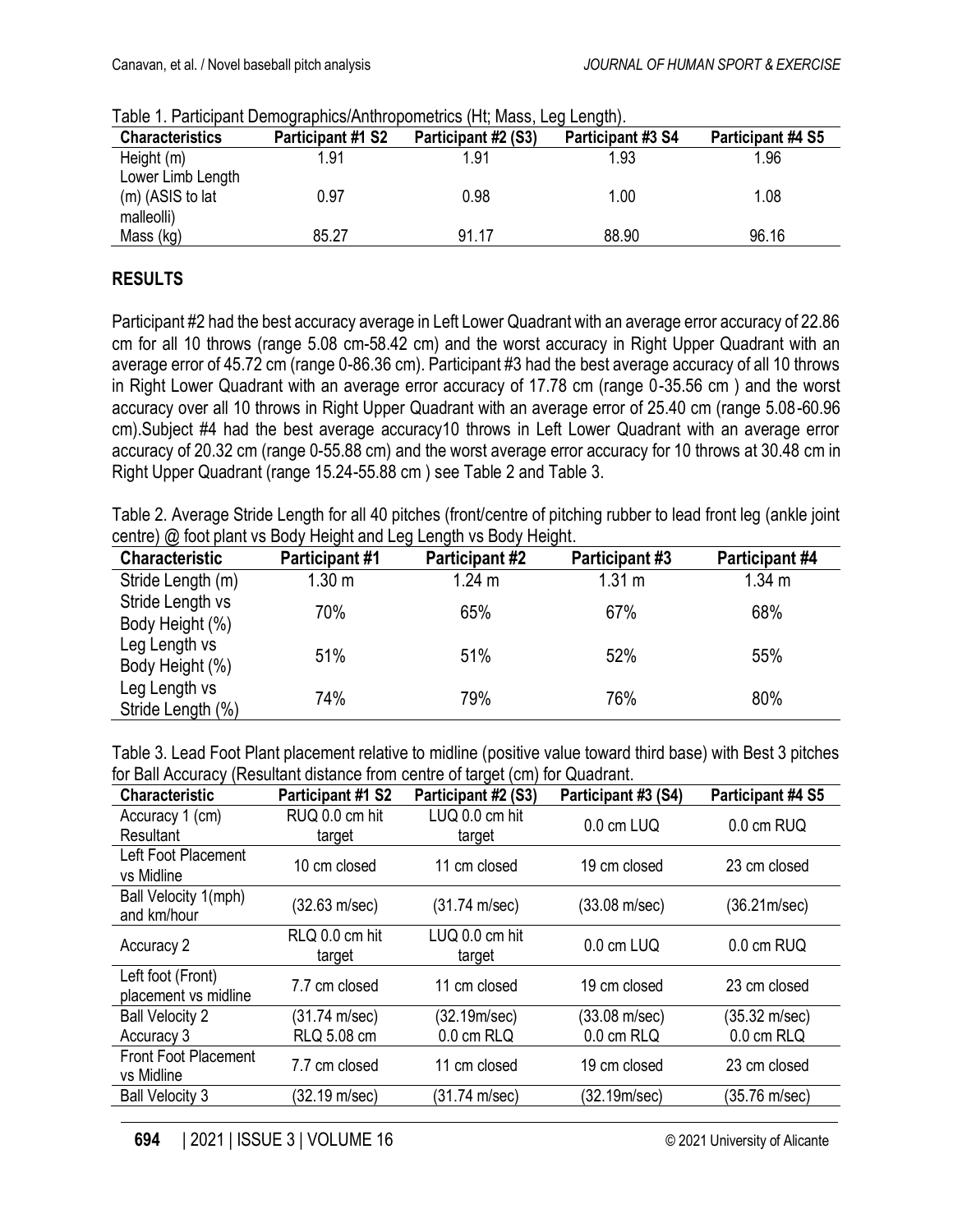| <b>Characteristic</b>                                              | <b>Participant #1 S2</b><br>Missed<br>low<br>and<br>outside all pitches | Participant #2 (S3)<br>1.2 Low and out<br>worst then just low<br>3rd | Participant #3 S4<br>1 high inside<br>2 low out<br>3 low | Participant #4 S5<br>All missed low and<br>outside |
|--------------------------------------------------------------------|-------------------------------------------------------------------------|----------------------------------------------------------------------|----------------------------------------------------------|----------------------------------------------------|
| Accuracy 1 (cm)<br>Resultant                                       | 86.36 cm RUQ                                                            | 63.5 cm RUQ                                                          | 76.2 cm RLQ                                              | 78.74 cm LUQ                                       |
| Front foot deviation<br>from midline                               | $-1.1$ cm open                                                          | 6 cm closed                                                          | 26 cm closed                                             | 23 cm closed                                       |
| Ball Velocity 1(mph)<br>and km/hour                                | $(33.08 \text{ m/sec})$                                                 | $(30.85 \text{ mph})$                                                | (32.63 m/sec)                                            | $(35.32 \text{ m/sec})$                            |
| Accuracy 2                                                         | 83.82 cm RUQ                                                            | 60.96 cm RUQ                                                         | 55.88 cm RLQ                                             | 63.5 cm RLQ                                        |
| Front Foot deviation<br>from midline at foot<br>plant from landing | 14.4 cm closed                                                          | 13 cm closed                                                         | 19 cm closed                                             | 21 cm closed                                       |
| <b>Ball Velocity 2</b>                                             | 32.63 m/sec)                                                            | (31.29 m/sec)                                                        | (33.98 m/sec)                                            | (36.21m/sec)                                       |
| Accuracy 3                                                         | 73.66 cm RUQ                                                            | 50.80 (LLQ)                                                          | 55.88 cm LLQ                                             | 58.42 cm RLQ                                       |
| Front foot deviation<br>from midline at foot<br>plant              | 4.2 cm closed                                                           | 9 cm closed                                                          | 21 cm closed                                             | 28 cm closed                                       |
| <b>Ball Velocity 3</b>                                             | (32.63 m/sec)                                                           | (31.29 m/sec)                                                        | (33.08 m/sec)                                            | (35.32 m/sec)                                      |

Table 4. Front foot placement relative to midline (maximal deviation from start to foot plant) for the least accurate 3 pitches (Resultant distance from centre of target (cm) overall with respective quadrants.



Figure 4. Axial and sagittal view of Pitcher Stride Length and centre of gravity tracings.

Participant #5 had the best average accuracy for the 10 throws in Left Lower Quadrant with a best average error accuracy for 10 throws of 17.78 cm (range 0-50.8 cm) and the worst accuracy for 10 throws in Left Upper Quadrant with an average error of 27.94 cm (range 5.08 cm-58.42 cm). Participant 2, 3, 4 all had the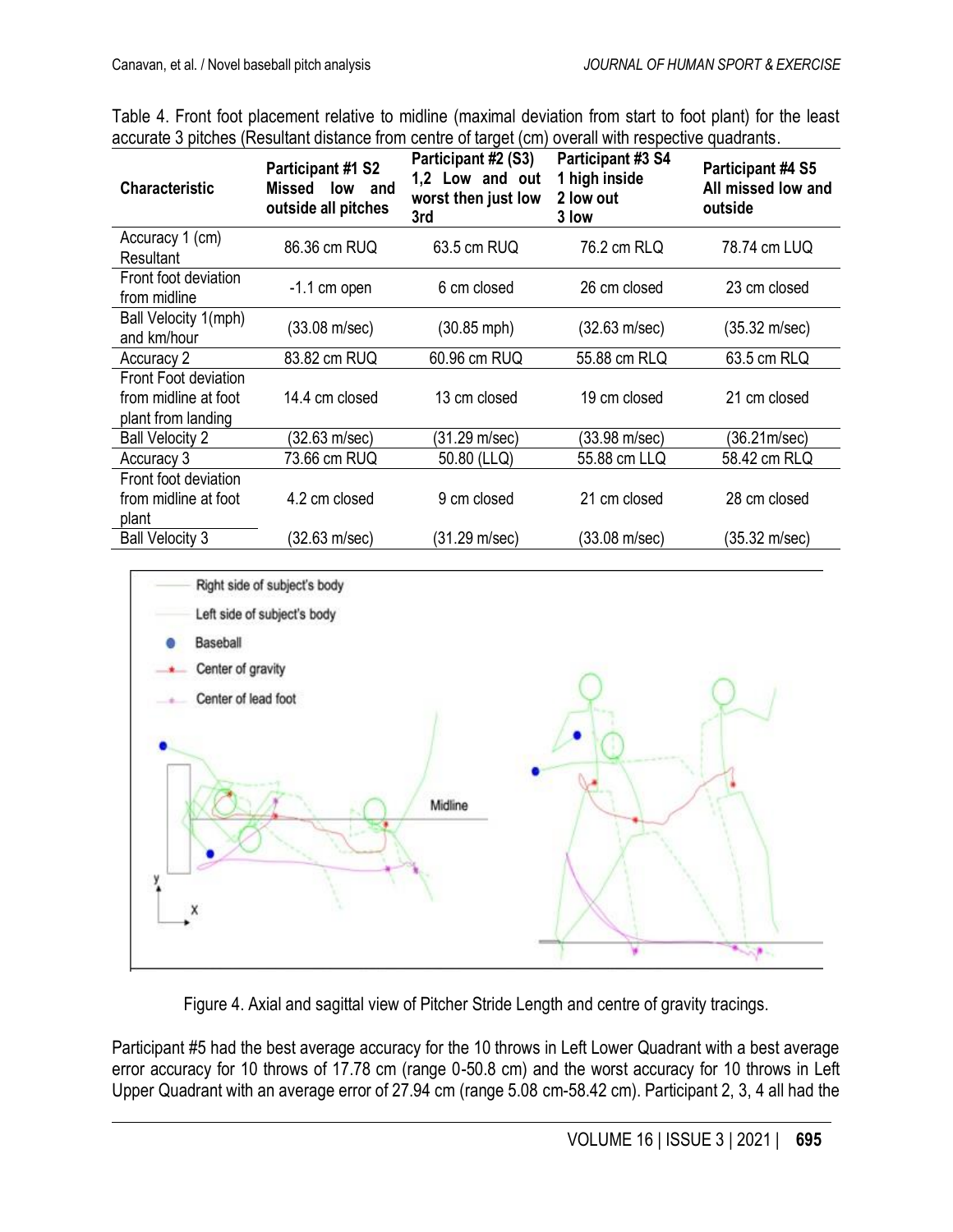same front foot distance landing from the midline at foot flat for all 3 of the most accurate pitches. Only 1 pitch from the least accurate pitches from all four subjects matched the distance related to the subjects most accurate 3 pitches, participant #4 23 cm closed position. Upon further review of that pitch, participant #4 stride length was 1.42 m compared to the overall stride length average 1.34 m and the average stride length of all three most accurate pitches being 1.33 m.

Leg Length vs Stride length average range for all four participants were from 74-80%. The average was 77% however, Stride Length vs Body height average range for all four participants was 65-70%. The range of leg length relative to body height was 51-55%. This range demonstrates that pitchers do have leg length differences that will affect their stride length. See Table 4 and Figure 4.

# **DISCUSSION**

Stepping too far across the body with the striding foot, results in a closed rather than open position before release. If an athlete strides too far in the lateral direction, then it could result in a restricted hip and shoulder turn during the delivery which may affect control and an impairing a proper follow through position. This fault can result in injury to the throwing arm. The classic finishing position is to have the pitcher's body square to the hitter and the hands ready in a fielding position (Reiff, 1971).

In this study it was determined that all subjects landed in a closed position for all their most accurate pitches. Subject #1 best pitch accuracy revealed a 10 cm closed position compared to the least accurate open –1 cm position. Participant #2 had the best pitch accuracy with a 10 cm closed position versus a 6 cm closed position for the least accurate pitch. Participant #3 had the best accurate pitch with a 19 cm closed position versus a 26 cm closed position for the least accurate pitch. Subject #4 had a 23 cm closed position for both the best and least accurate pitch suggesting other biomechanical factors were related to accuracy for this individual pitcher.

Leg length to body height ratios have been previously documented as 53% by Drillis R. & Contini, 1966. Variations in leg length are present with individuals with similar body heights. In the current study the range of leg length to body height ratio was 51-55%. In a study by Edwards et al 1963, 47 baseball pitchers from five Midwestern universities were involved to analyse stride length and position on the pitching rubber had on control in baseball pitching. Each subject threw from one of three positions on the rubber (left side, centre, right side) and one of three strides (under-stride, normal stride, over-stride). It was determined that changing the length of stride or position on the pitching rubber or any combination would not necessarily help correct pitching consistently high, low, inside or outside the strike zone while throwing fastballs (Edwards,1963) .Fast ball pitching from the stretch position compared to the wind up was determined have no significant differences between kinetic, kinematic and temporal variables (Dun et al., 2008).

The stride length was determined by measuring the distance from the front of the rubber to the joint centre of the lead leg during foot plant (Van Trigt et al,. 2018). The results of our study determined an average stride length relative to body height to was 68%. This contrasts with prior published studies which revealed 77% stride length to body height (Dun et al., 2007), 82% stride length vs body height (Elliott et al. 1986), 75% (Dillman et al., 1993),;70-90% ,80% (Van Trigt et al., 2018). and 79% for youth baseball pitchers (Tocci et al., 2017).

Coach Bill Thurston a widely recognized expert in baseball pitching mechanics recommended an 80% stride length to body height ratio (Thurston, 1984). Errors in pitching mechanics may be related to errors in pitching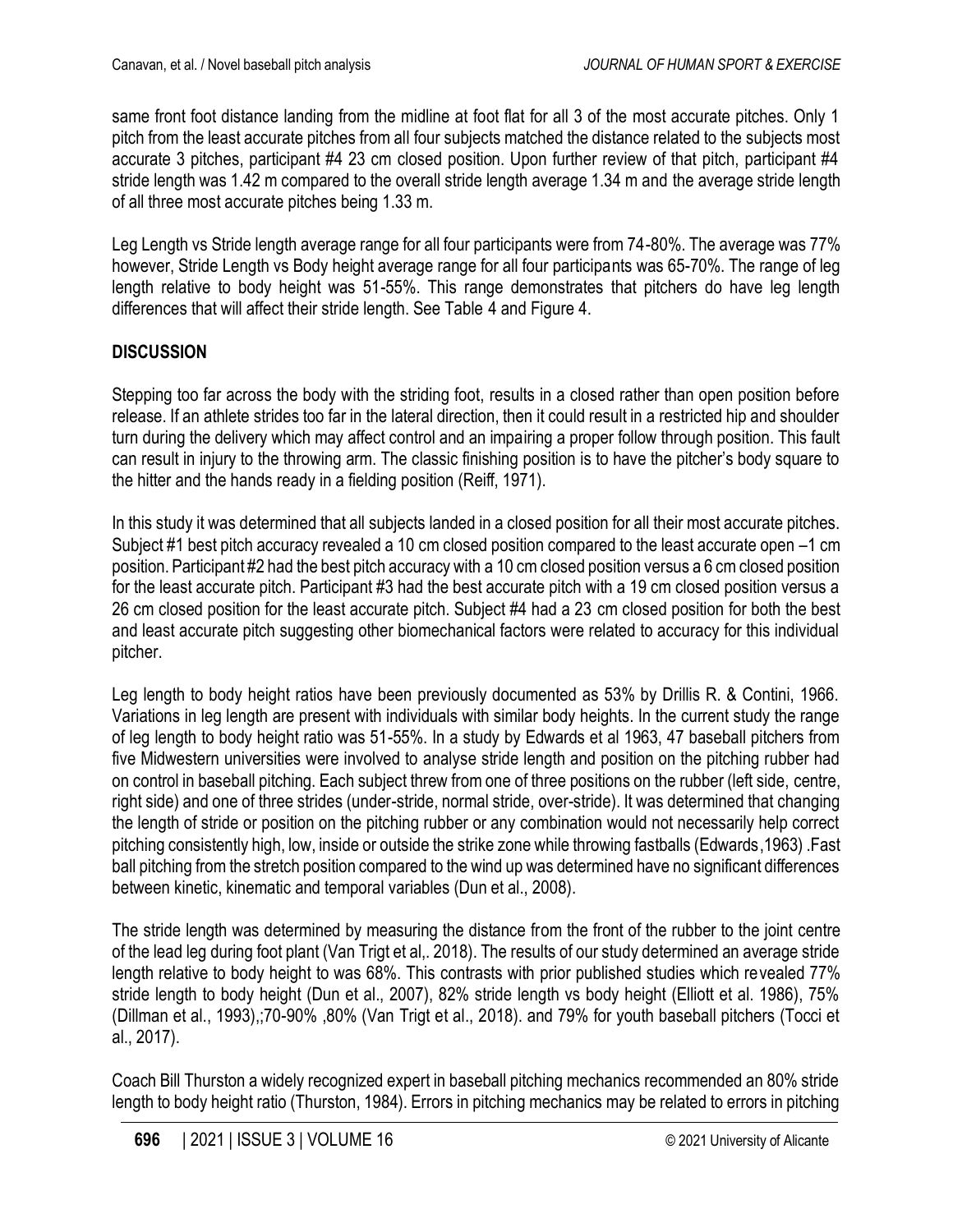errors maybe related to errors in ball release timing (Shinya et al., 2017). Professional baseball pitchers have been shown to be significantly more accurate in the lateral direction with pitch accuracy compared to high school pitchers (Kawamura et al,. 2017). Eighty two percent stride length vs body height was reported for American professional pitchers and 86% for Japanese professional pitchers (Oi et al. 2019). However, in college aged Caucasian American men had 18% longer calf region compared to college aged Japanese males (Nakanashi and Nethery, 1999).

However, it has been shown that elite Cuban baseball pitchers were predominantly mesoendomorphic, however, mean somatotype values varied between pitchers with different performance levels with the better performing players (>= .600 Wpct) being more mesomorphic that the lower performing pitchers (< .600 Wpct). Relative leg length (RLL) was equal to leg length x 100/height with pitchers presenting with 24.89 + 1.14 Mean and standard deviation [30]. Due to the differences in lower leg length in individuals with the same body height, leg length relative to stride length maybe a better value to identify and assess for baseball pitchers.

# **CONCLUSION**

This novel research procedure has provided preliminary findings that supports the need for future use of biomechanical analysis of the baseball pitch using a motion analysis suit and throwing type activities related to accuracy. Improving the consistency of optimal timing, coordination and body orientation is paramount in successful throwing. Also, the effects of practice on movement distance and final optimal position reproduction is related to equilibrium point control of movements (Jaric et al., 1994). A study by Edwards, involving 43 university baseball pitchers determined that varying the position on the pitching rubber (Left side, Centre, Right Side) and using three strides (Under stride, Normal Stride, or Over stride) did not help correct pitching consistently high, low, inside or outside the strike zone (Edwards, 1963). As performers progress in their skill development, they should become more independent and rely on internal sources of information. At advanced stages of performance, the athlete should use specialized feedback from external sources that are specific to the needs of the performer (Lievermann et al., 2002).

Pitching coaches can be provided with clear, concise and effective information to provide the pitchers based upon the results of the biomechanical analysis that can be performed at the teams own indoor or outdoor facility. The findings of this study can provide the individual athlete with objective data on which quadrant was his worst and best accurate and which centre of gravity path was best related to accuracy. This may save valuable time in practice to understand which quadrants an individual needs work on and after corrections provided a follow up biomechanical evaluation along with accuracy assessment can help provide objective assessment.

Measuring leg length for each pitcher is important in determining optimal stride length as individual's leg length varies relative to body height and may a significant factor have related to optimal stride length. The findings of this study provide a basis that future studies are needed with an increased number of subjects and levels of skill and with a pre and post analysis. As in the past, it has been shown that 44% of flaws were corrected utilizing two biomechanical analyses (Fleisig et al. 2018). Understanding each individual's unique anthropometrics, centre of gravity, stride length, stride deviation and pitching accuracy through this novel biomechanical approach may help improve sport performance and decrease the chance of injury by determining the best optimal technique and possibly improve pitching performance and decrease the movement variability.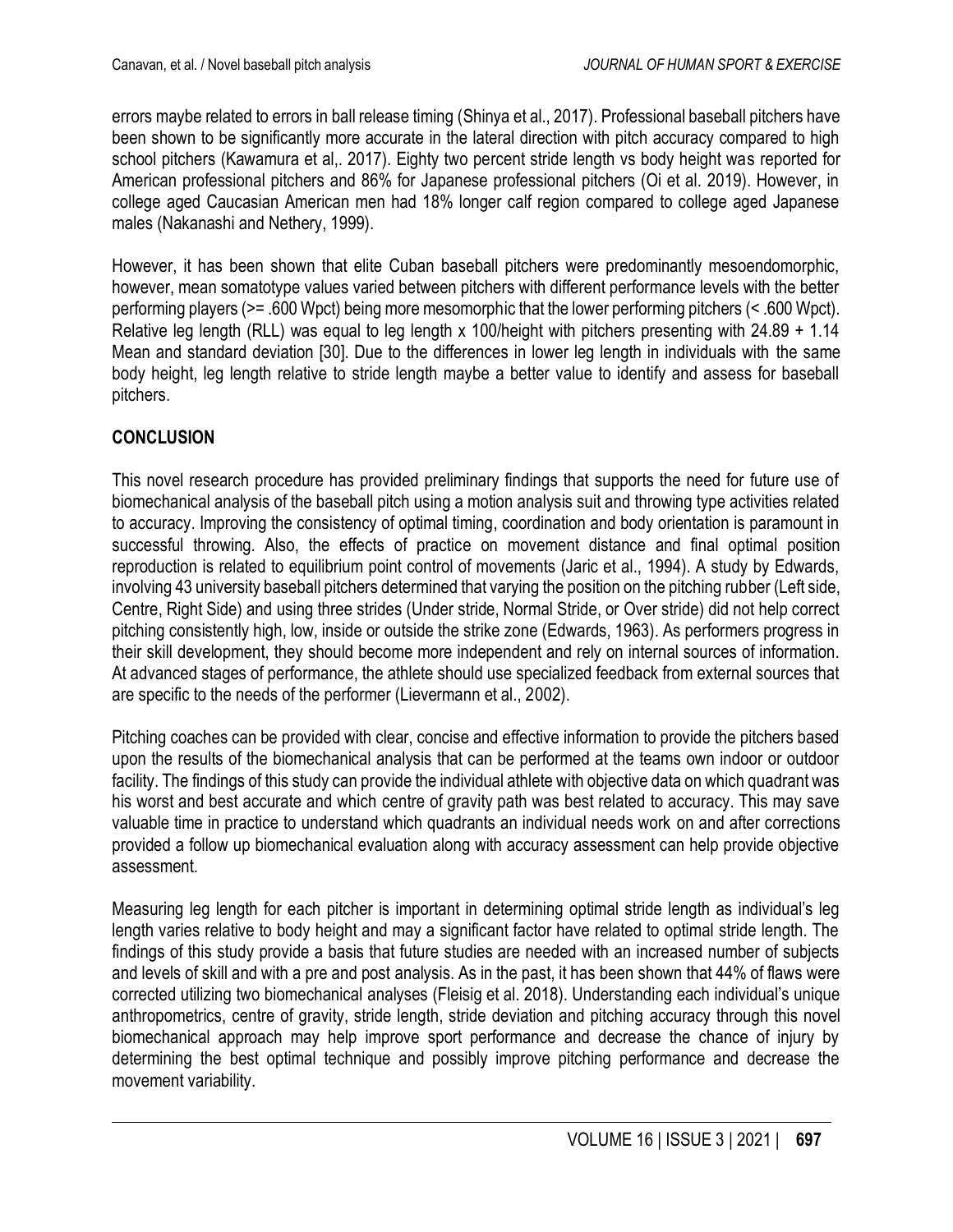# **AUTHOR CONTRIBUTIONS**

Paul K. Canavan: Contributed to the design of methods, procedures, data collection, analysis and manuscript development. Bethany Sunderman: Contributed to data analysis. Nicholas Yang: Contributed to the design of methods, procedures, data collection, analysis and manuscript development.

# **SUPPORTING AGENCIES**

The Authors would like to acknowledge that this work was partially funded by Eastern Connecticut State University and by Guidance Engineering.

#### **DISCLOSURE STATEMENT**

The Authors declare that there is no conflict of interest related to this manuscript.

## **ACKNOWLEDGEMENTS**

The Authors would like to acknowledge Head Baseball Coach Brian Hamm for his acceptance and willingness to utilize the varsity baseball athletes. The experiments in the study were approved by the University's IRB committee and were in compliances with the current laws of the country in which they were performed.

## **REFERENCES**

- Button C., MacLeos M., Sanders R., Coleman S. (2003). Examining movement variability I the basketball free throw action at different skill levels Res Quart Exer Sport, 74 (3): 257-269. <https://doi.org/10.1080/02701367.2003.10609090>
- Camomilla V., Bergamini E., Fantozzi, Vannozzi G. (2018). Trends supporting the in-field use of wearable inertial sensors for sport performance evaluation: A systematic review Sensors, 18: 1-50. <https://doi.org/10.3390/s18030873>
- Camp C.L., Tubbs T.G., Fleisg G.S., Dines J.S., Dines D.M., Altchek D.W., Dowling B. (2017). The relationship of throwing arm mechanics and elbow varus torque Amer J Sports Med 2017: 45 (13): 3030-3035.<https://doi.org/10.1177/0363546517719047>
- Dillman C.J., Fleisg G.S., Andrews J.R. (1993). Biomechanics of pitching with emphasis upon shoulder kinematics JOSPT, 18:2: 402-208.<https://doi.org/10.2519/jospt.1993.18.2.402>
- Drillis R. & Contini R. Body segment parameters (1966). Office of Vocational Rehabilitation, New York, 1166-03.
- Dun S., Fleisig G.S., Loftice J., Kingsley D., Andrews J. R. (2007). The relationship between age and baseball pitching kinematics in professional baseball players J Biomech, 20: 265-270. <https://doi.org/10.1016/j.jbiomech.2006.01.008>
- Dun S., Kingsley D., Fleisig G.S., Loftice J., Andrews J.R. (2008). Biomechanical comparison of the fastball from the wind-up and the fastball from the stretch in professional baseball players Amer J Sports Med, 36 (1): 137-141.<https://doi.org/10.1177/0363546507308938>
- Edwards D.K. (1963). Effects of stride and position on the pitching rubber on control in baseball pitching Res Quart, (1): 9-14.
- Elliott B., Grove R., Gibson B., Thurston B. (1986). A three-dimensional cinematographic analysis of the fastball and curveball pitches in baseball Intl J Sport Biomech, 2: 20-28. <https://doi.org/10.1123/ijsb.2.1.20>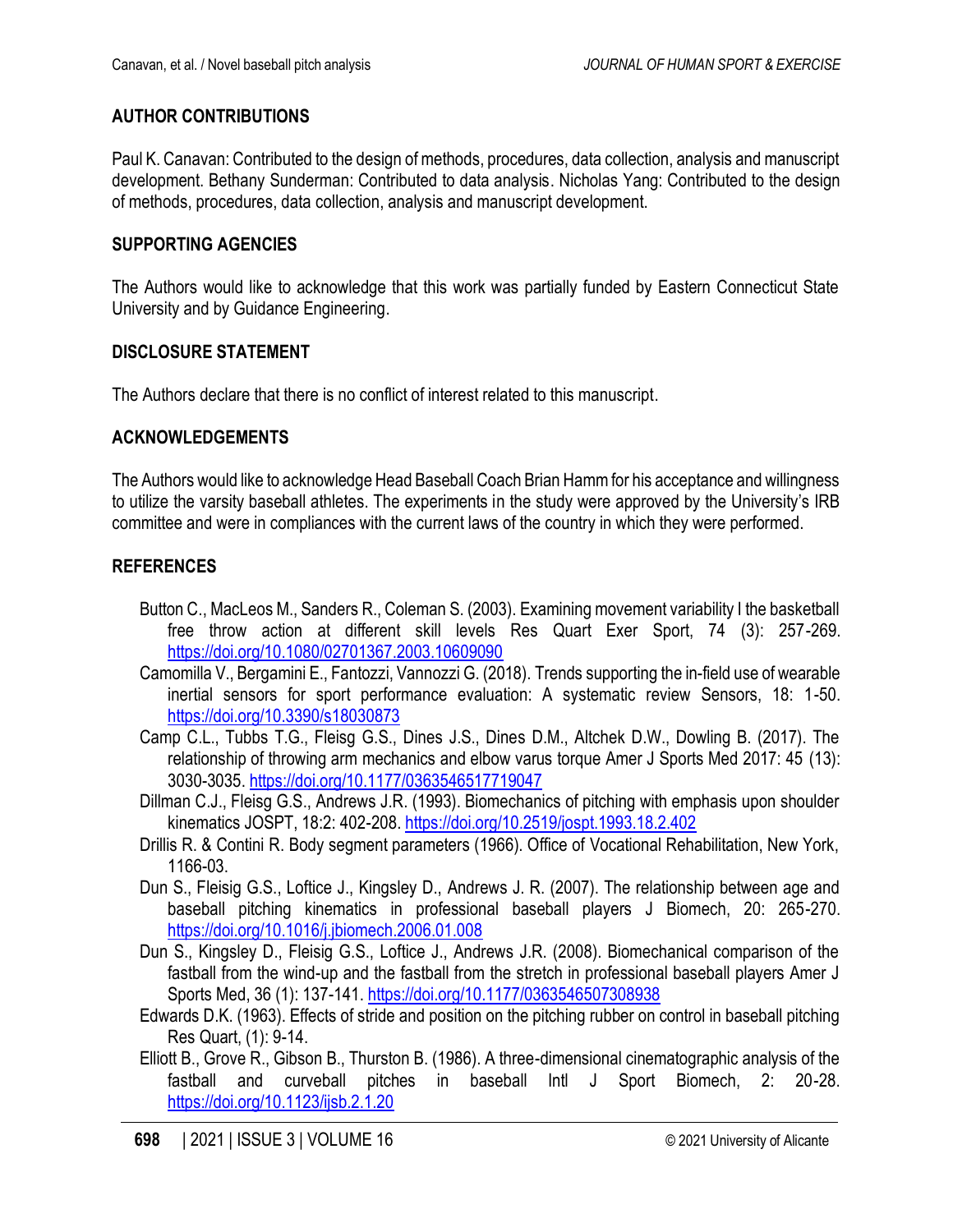- Escamilla R., Fleisig G., Barrentine S., Andrews J., Moorman C. III (2002). Kinematic and kinetic comparisons between American and Korean professional baseball players Sport Biomech, 1 (2): 213-228.<https://doi.org/10.1080/14763140208522798>
- Fitzgerald D., Foody J., Kelley D., Ward T., Markham C., McDonald J., Caufield B. (2007). Development of a wearable motion capture suit and virtual reality biofeedback system for the instruction and analysis of sports rehabilitation exercises 29th IEEE Eng Med Bio Soc, SaP1D5.7. <https://doi.org/10.1109/iembs.2007.4353431>
- Fleisig G.S., Andrews J.R., Dillman C.J., Escamilla R.F. (1995). Kinetics of baseball pitching with implications about injury mechanisms Amer J Sport Med, 23 (2): 233-239. <https://doi.org/10.1177/036354659502300218>
- Fleisig G.S., Diffendaffer A.Z., Ivey B., Aune K.T. (2018). Do pitchers improve mechanics after biomechanical evaluations? J Sport Biomech, (3) 314-321. <https://doi.org/10.1080/14763141.2017.1340508>
- Jaric S., Corcos D.M., Gottlieb G.L, Ilic D.B., Latash M.L. (1994). The effects of practice on movement distance and final position reproduction: implications for the equilibrium point control of movements Exp Brain Res, 100: 353-359[. https://doi.org/10.1007/bf00227205](https://doi.org/10.1007/bf00227205)
- Kawamura K., Shinya M., Kobayashi H., Obata H., Kuwata M., Nakazawa K. (2017). Baseball pitching accuracy: an examination of various parameters when evaluating pitching locations J Sport Biomech, 16 (3): 399-410[. https://doi.org/10.1080/14763141.2017.1332236](https://doi.org/10.1080/14763141.2017.1332236)
- Koda H., Sagawa K., Kuroshima K., Tsukamoto T., Urita K., Ishibashi Y. (2010). 3D measurement of forearm and upper arm during throwing motion using body mounted sensor J Adv Mech Des Syst Manuf, 4: 167-178.<https://doi.org/10.1299/jamdsm.4.167>
- Konrath J.M., Karatsidis A.,, Schpers H.M., Bellusci G., de Zee M., Andersen M.S. (2019). Estimation of the knee adduction moment and joint contact force during daily living activities using inertial motion capture Sensors, 19: 1-12[. https://doi.org/10.3390/s19071681](https://doi.org/10.3390/s19071681)
- Lievermann D.G., Katz L, Hughes M.D., Bartett R.M., McClements J., Franks I.M. (2002). Advances in the application of information technology to sport performance J Sport Sci, 20: 755-769.
- Makhni E.C., Lizzio V.A., Meta F. Stephens J.P., Okoroha K.R., Moutzouros V. (2018). Assessment of elbow torque and other parameters during the pitching motion: comparison of fastball, curveball and change up J Arthroscop Rel Surg, 34(3): 816-822.<https://doi.org/10.1016/j.arthro.2017.09.045>
- McGinnis R.S., Perkins N.C. (2012). A highly miniaturized, wireless inertial measurement unit for characterizing the dynamic of pitched baseballs and softballs Sensors, 12: 11933-11945. <https://doi.org/10.3390/s120911933>
- Murray N., Black G , Whitely R., Gahan P., Cole M. Uttting A., Gabbett T.J. (2017). Automatic detection of pitching throwing events in baseball with inertial measurement sensors Intl J Sport Physiol Perf, 12 (4): 533-537[. https://doi.org/10.1123/ijspp.2016-0212](https://doi.org/10.1123/ijspp.2016-0212)
- Nakanashi Y & Nethery V. (1998). Anthropometric comparisons between Japanese and caucasuain American University students Appl Human Sci 1999; 18 (1): 9-11.
- Oi T., Yoshiya S., Slowik J., Diffendafter A., Takagi Y., Tanaka T., Nobuhara K., Fleisig G.S. (2019). Biomechanical differences between Japanese and American professional baseball pitchers Orthop J Sports Med, 7 (2): 1-8[. https://doi.org/10.1177/2325967119825625](https://doi.org/10.1177/2325967119825625)
- Paronto J. & Woodward B. (2014). National Collegiate Athletic Association Baseball 2015 and 2016 Rules, Indianapolis, IN, p. 12.

Reiff G.G.(1971). What research tells the coach about baseball Amer Assoc Health Phys Ed Recr, 1-38.

Shinya M., Tsuchiay S., Yamada Y., Nakazawa K., Kudo K., Oda S. (2017). Pitching form determines probabilistic structures of errors in pitch location J Sport Sci, 35 (21) 2141-2147. <https://doi.org/10.1080/02640414.2016.1258484>